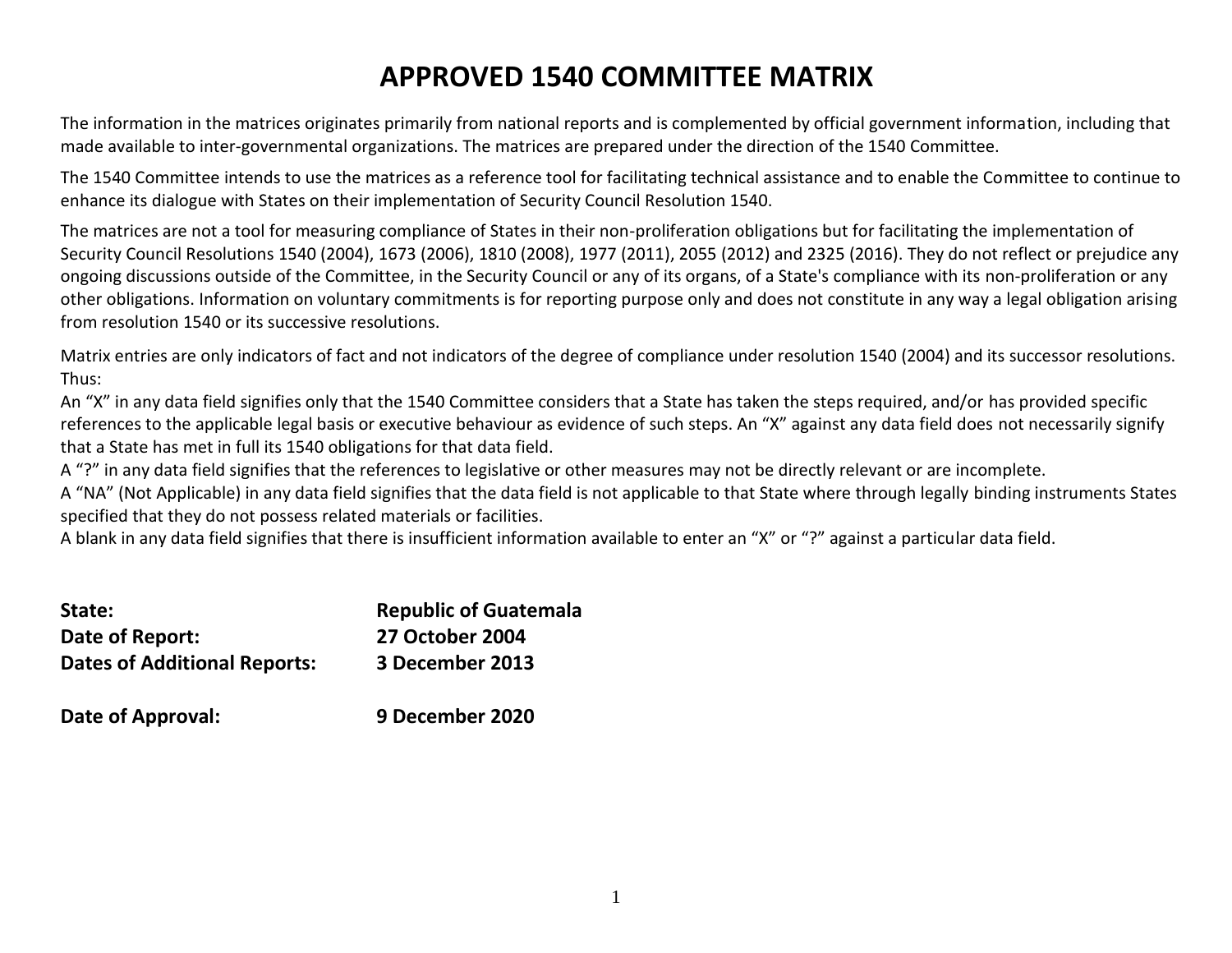### **I. OP 1 and related matters from OP 5, OP 8 (a), (b), (c) and OP10**

|                | <b>Adherence to legally binding</b><br>instruments, membership of<br>organisations, participation<br>in arrangements and<br>statements made. | Relevant information (i.e. signing, deposit of instrument of accession, ratification, etc) |  |  |  |  |  |
|----------------|----------------------------------------------------------------------------------------------------------------------------------------------|--------------------------------------------------------------------------------------------|--|--|--|--|--|
| 1              | Nuclear Non-<br><b>Proliferation Treaty</b><br>(NPT)                                                                                         | Deposit 22 September 1970                                                                  |  |  |  |  |  |
| $\overline{2}$ | <b>Nuclear Weapons Free</b><br>Zone/ Protocol(s)                                                                                             | Treaty of Tlatelolco: Deposit 6 February 1970                                              |  |  |  |  |  |
| 3              | International<br>Convention for the<br>Suppression of Acts of<br><b>Nuclear Terrorism</b>                                                    | Deposit 26 September 2018                                                                  |  |  |  |  |  |
| 4              | Convention on Physical<br><b>Protection of Nuclear</b><br>Material (CPPNM)                                                                   | Deposit 23 April 1985                                                                      |  |  |  |  |  |
| 5              | 2005 Amendment to the<br><b>CPPNM</b>                                                                                                        |                                                                                            |  |  |  |  |  |
| 6              | Comprehensive Nuclear-<br>Test-Ban Treaty (CTBT)<br>(not in force)                                                                           | Deposit 12 January 2012                                                                    |  |  |  |  |  |
| $\overline{7}$ | <b>Chemical Weapons</b><br>Convention (CWC)                                                                                                  | Deposit 12 February 2003                                                                   |  |  |  |  |  |
| 8              | <b>Biological Weapons</b><br>Convention (BWC)                                                                                                | Deposit 19 September 1973                                                                  |  |  |  |  |  |
| 9              | Geneva Protocol of 1925                                                                                                                      | Deposit 3 May 1983                                                                         |  |  |  |  |  |
| 10             | 1997 International<br>Convention for the<br><b>Suppression of Terrorist</b><br><b>Bombings</b>                                               | Deposit 12 February 2002                                                                   |  |  |  |  |  |
| 11             | 1999 International<br>Convention for the                                                                                                     | Deposit 12 February 2002                                                                   |  |  |  |  |  |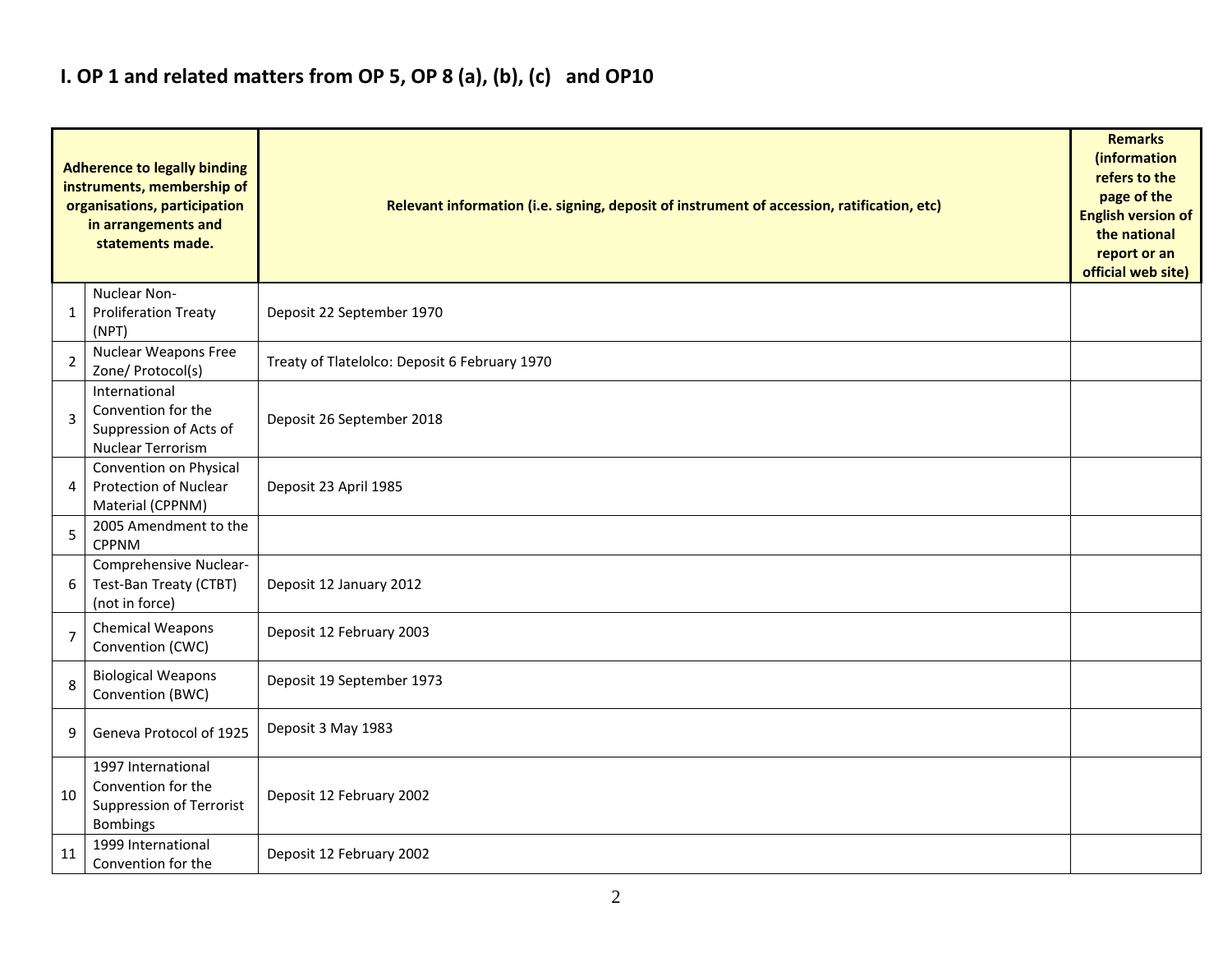|    | Suppression of the<br><b>Financing of Terrorism</b>                                                                                                      |                                                                                                                                                                                                                                                                                                                                                                                                                          |  |
|----|----------------------------------------------------------------------------------------------------------------------------------------------------------|--------------------------------------------------------------------------------------------------------------------------------------------------------------------------------------------------------------------------------------------------------------------------------------------------------------------------------------------------------------------------------------------------------------------------|--|
| 12 | 2005 Protocol to the<br>Convention for the<br>suppression of unlawful<br>acts against the safety of<br>maritime navigation                               |                                                                                                                                                                                                                                                                                                                                                                                                                          |  |
| 13 | 2005 Protocol to the<br>Protocol for the<br>suppression of unlawful<br>acts against the safety of<br>fixed platforms located<br>on the continental shelf |                                                                                                                                                                                                                                                                                                                                                                                                                          |  |
| 14 | 2010 Convention on the<br>Suppression of Unlawful<br>Acts Relating to<br><b>International Civil</b><br>Aviation                                          |                                                                                                                                                                                                                                                                                                                                                                                                                          |  |
| 15 | Other relevant regional<br>legally binding<br>instruments                                                                                                | Inter-American Convention against Terrorism: Deposit 3 January 2006                                                                                                                                                                                                                                                                                                                                                      |  |
| 16 | <b>International Atomic</b><br>Energy Agency (IAEA)                                                                                                      | <b>Since 1957</b>                                                                                                                                                                                                                                                                                                                                                                                                        |  |
| 17 | Directly relevant<br>Arrangements                                                                                                                        | Hague Code of Conduct (HCoC)                                                                                                                                                                                                                                                                                                                                                                                             |  |
| 18 | Statement on non-<br>provision of WMD and<br>related materials to<br>non-State actors                                                                    | State reports that it does not provide support to non-State actors that seek WMD.                                                                                                                                                                                                                                                                                                                                        |  |
| 19 | Membership in relevant<br>international, regional<br>or sub-regional<br>organisations                                                                    | The World Health Organization (WHO)<br>The World Organisation for Animal Health (OIE)<br><b>INTERPOL</b><br>World Customs Organization (WCO) - SAFE Framework<br>International Maritime Organization (IMO)<br>Organization of American States (OAS)<br>World Bank Group<br>International Monetary Fund (IMF)<br><b>GAFILAT</b><br>Central American Regional Integration System (SICA)<br>Inter-Parliamentary Union (IPU) |  |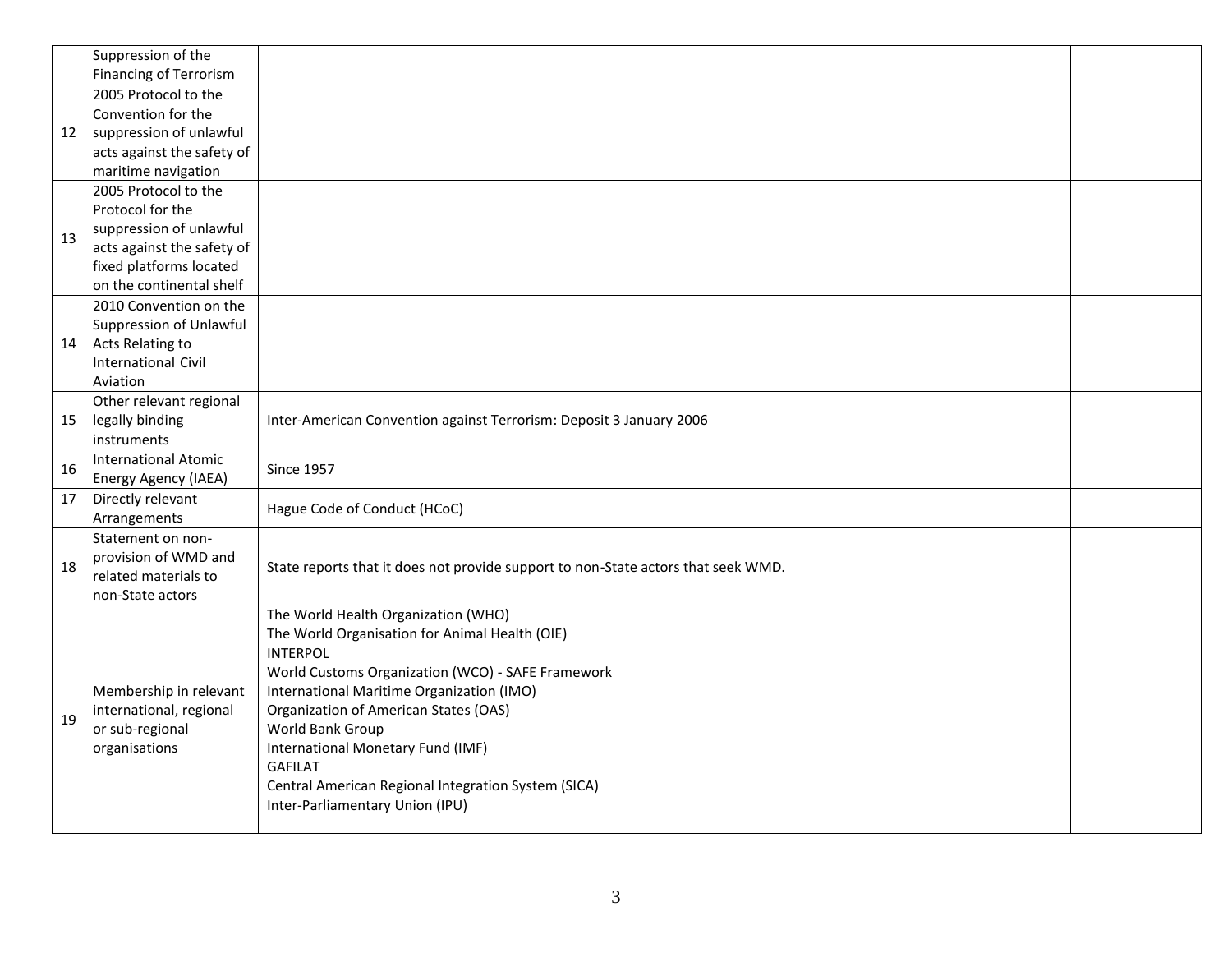#### **II. OP 2 - Nuclear Weapons (NW), Chemical Weapons (CW) and Biological Weapons (BW)**

| <b>National legislation which</b><br>prohibits persons or entities |                                                      |                              |              |                           | <b>National legal framework</b>                                                                                             |         |                   | <b>Enforcement and civil/criminal penalties</b> |                                                                                     |                |
|--------------------------------------------------------------------|------------------------------------------------------|------------------------------|--------------|---------------------------|-----------------------------------------------------------------------------------------------------------------------------|---------|-------------------|-------------------------------------------------|-------------------------------------------------------------------------------------|----------------|
|                                                                    | to engage in one of the                              |                              | $X$ /?       |                           | Source document of national implementation                                                                                  |         | $X$ /?            |                                                 |                                                                                     | <b>Remarks</b> |
|                                                                    | following activities and its<br>enforcement          | $\overline{\mathsf{N}}$<br>W | $\mathbf{c}$ | $\mathbf{B}$<br>$W$ $W$   | law                                                                                                                         | N.<br>W | $\mathbf{C}$<br>W | $\overline{B}$<br>W                             | <b>Source document</b>                                                              |                |
| $\mathbf{1}$                                                       | manufacture                                          | $\pmb{\mathsf{X}}$           | Χ            | $\pmb{\times}$            | NW/CW/BW:<br>Arms and Ammunition Act (Decree-Law No.15-<br>09) Arts. 2, 15, 16, 17, 82                                      |         |                   |                                                 |                                                                                     |                |
| $\overline{2}$                                                     | acquire                                              | X                            | X            | $\mathsf{X}$              | NW/CW/BW:<br>Arms and Ammunition Act (Decree-Law No.15-<br>09) Arts. 2, 15, 16, 17, 82                                      | X       | $\mathsf{X}$      | $\mathsf{x}$                                    | NW/CW/BW:<br>Arms and Ammunition Act (Decree-Law No.15-<br>09). Art. 120            |                |
| 3                                                                  | possess                                              | X                            | X            | $\boldsymbol{\mathsf{X}}$ | NW/CW/BW:<br>Arms and Ammunition Act (Decree-Law No.15-<br>09). Arts. 2, 5, 15, 16, 17, 82, 112                             | X       | $\mathsf{X}$      | $\mathsf X$                                     | NW/CW/BW:<br>Arms and Ammunition Act (Decree-Law No.15-<br>09). Art. 112            |                |
| 4                                                                  | develop                                              |                              |              |                           |                                                                                                                             |         |                   |                                                 |                                                                                     |                |
| 5                                                                  | transport                                            | $\pmb{\times}$               | X            | $\mathsf{X}$              | NW/CW/BW:<br>Arms and Ammunition Act (Decree-Law No.15-<br>09). Arts. 2, 5, 17, 82, 126 (to carry)                          | X       | $\mathsf{X}$      | $\mathsf{x}$                                    | NW/CW/BW:<br>Arms and Ammunition Act (Decree-Law No.15-<br>09), Arts. 118, 120, 126 |                |
| 6                                                                  | transfer                                             | X                            | X            | $\mathsf{X}$              | NW/CW/BW:<br>Arms and Ammunition Act (Decree-Law No.15-<br>09). Arts. 2, 15, 16, 17, 82, 120 (brokering,<br>import, export) | X       | $\mathsf{X}$      | $\mathsf{X}$                                    | NW/CW/BW:<br>Arms and Ammunition Act (Decree-Law No.15-<br>09). Art. 120            |                |
| 7                                                                  | use                                                  | ?                            |              |                           | NW:<br>Penal Code Art. 391 (as amended)<br>(terrorism/using explosive material of great<br>destructive power)               | ?       |                   |                                                 | NW:<br>Penal Code Art. 391 (as amended) (terrorism)                                 |                |
| 8                                                                  | attempt to engage in<br>abovementioned<br>activities | X                            | Χ            | $\times$                  | NW/CW/BW:<br>Penal Code, Art. 14                                                                                            | X       | X                 | $\mathsf{X}$                                    | NW/CW/BW:<br>Penal Code. Art. 63                                                    |                |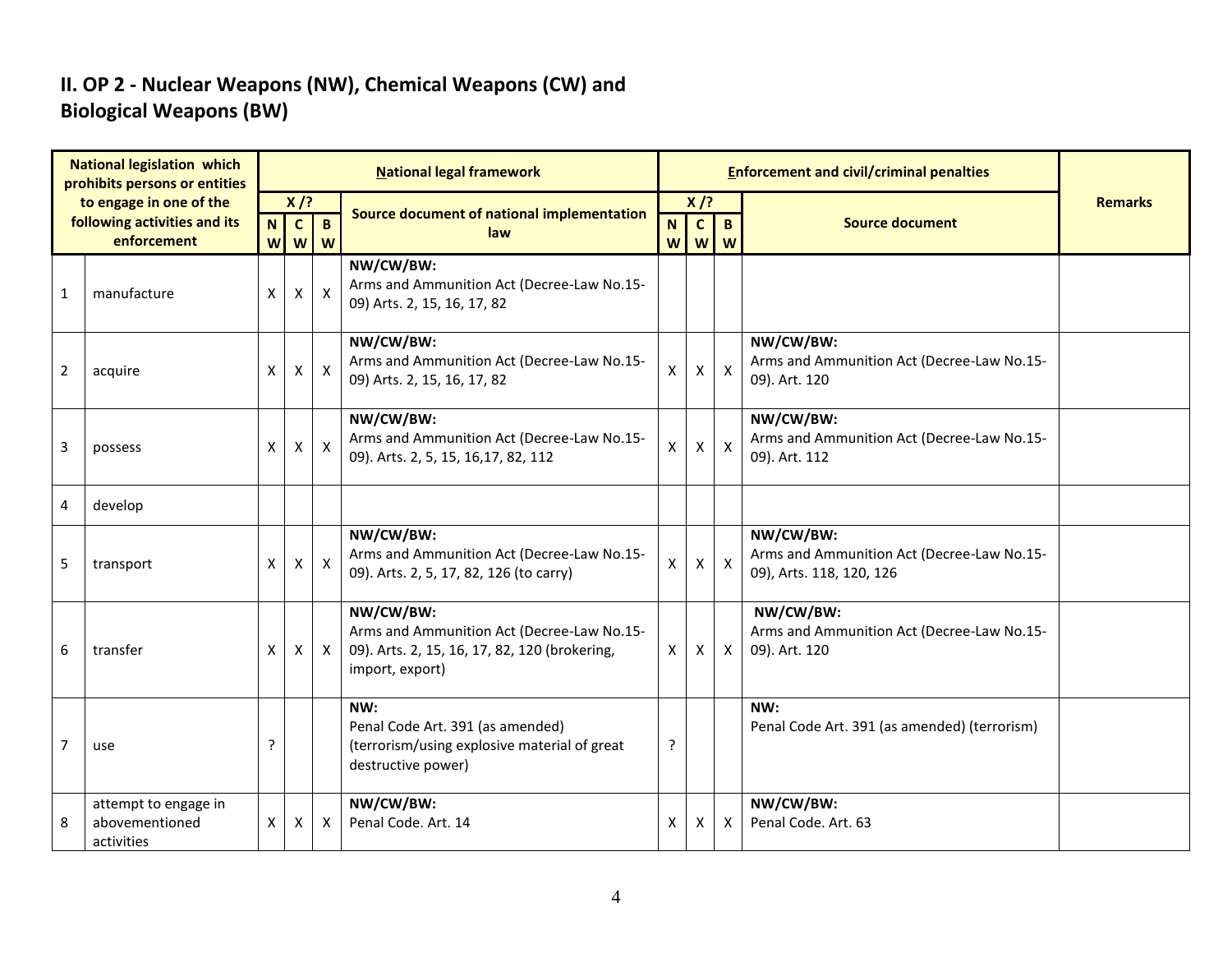| $\mathbf{q}$ | participate as an<br>accomplice in<br>abovementioned<br>activities        | $\boldsymbol{\mathsf{X}}$ | $\mathsf{X}$ | $\mathsf{X}$ | NW/CW/BW:<br>Penal Code. Arts. 35 and 37                                                                                                                                                                    | X            | X                  | $\boldsymbol{\mathsf{x}}$ | NW/CW/BW:<br>Penal Code Arts. 35, 36, 37, 63                                                                                                                                                                                    |  |
|--------------|---------------------------------------------------------------------------|---------------------------|--------------|--------------|-------------------------------------------------------------------------------------------------------------------------------------------------------------------------------------------------------------|--------------|--------------------|---------------------------|---------------------------------------------------------------------------------------------------------------------------------------------------------------------------------------------------------------------------------|--|
| 10           | assist in<br>abovementioned<br>activities                                 |                           |              |              |                                                                                                                                                                                                             |              |                    |                           |                                                                                                                                                                                                                                 |  |
| 11           | finance<br>abovementioned<br>activities                                   | X                         | $\mathsf{X}$ | $\mathsf{X}$ | NW/CW/BW:<br>Law No. 58 - 2005 on terrorism financing, Arts.<br>4 and 5<br>Decree No. 67 - 2001, Art 33 on the creation of<br>the Special Verification Unit                                                 | $\mathsf{x}$ | $\pmb{\mathsf{X}}$ | $\mathsf{X}$              | NW/CW/BW:<br>Law No. 58-2005 on financing terrorism. Arts. 4<br>and 5<br>Decree No. 67 - 2001, Art 33 on the creation of<br>the Special Verification Unit<br>Special Verification Unit under the Banks<br>Superintendence (FIU) |  |
| 12           | abovementioned<br>activities related to<br>means of delivery <sup>1</sup> | $\cdot$                   | X            | $\mathsf{X}$ | NW:<br>Arms and Ammunition Act (Decree-Law No.15-<br>09). Art. 17<br>CW:<br>Arms and Ammunition Act (Decree-Law No.15-<br>09). Art. 15<br>BW:<br>Arms and Ammunition Act (Decree-Law No.15-<br>09). Art. 16 |              |                    |                           |                                                                                                                                                                                                                                 |  |

1. Means of delivery: missiles, rockets and other unmanned systems capable of delivering nuclear, chemical, or biological weapons that are specially designed for such use.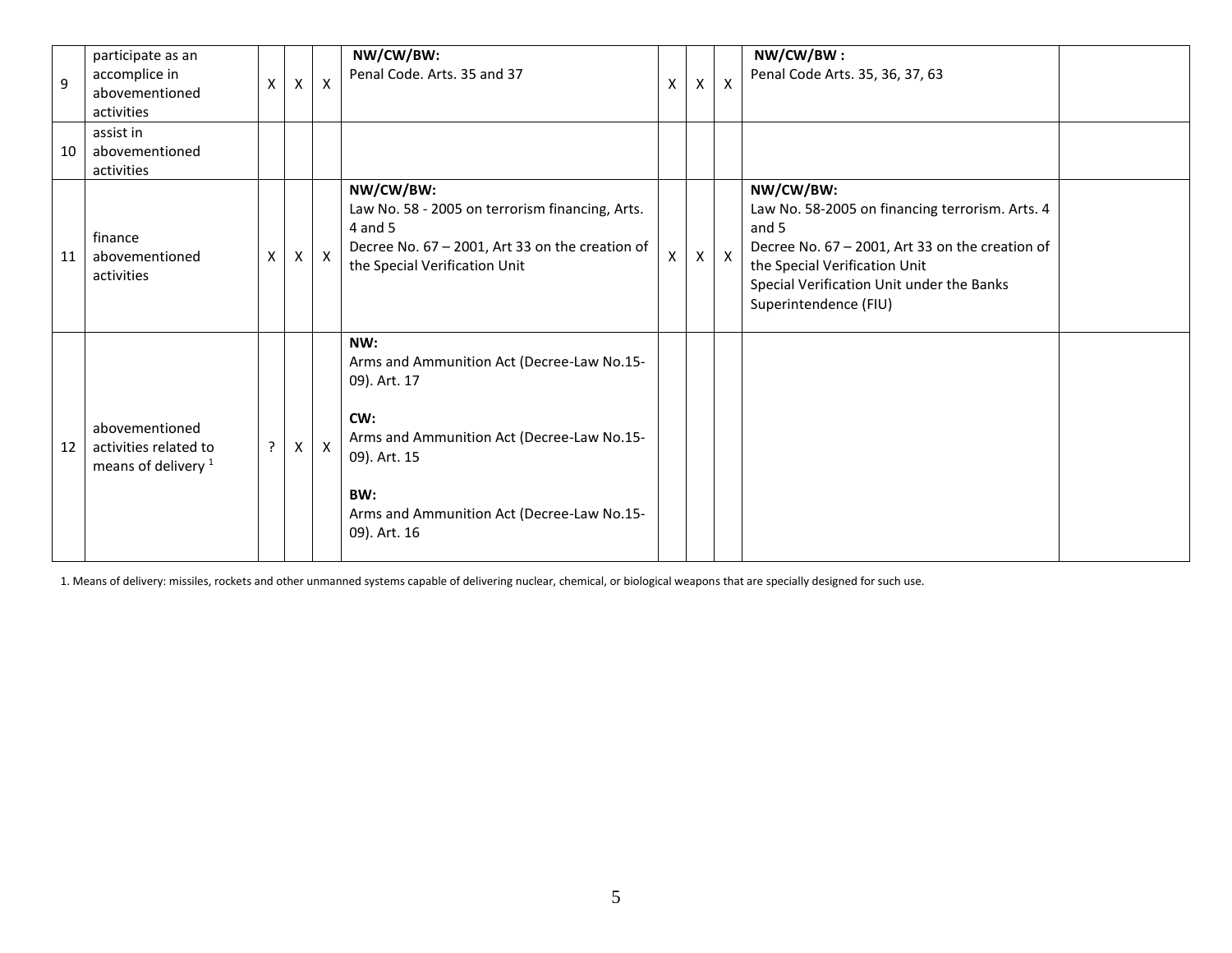#### **III. OP 3 (a) and (b) - Account for/Secure/Physically protect NW, CW and BW, including Related Materials <sup>2</sup>**

| <b>Measures to establish</b><br>domestic controls to prevent |                                                                                                               | National legal and/or regulatory framework |                            |                   |                                                                                                                                                                                                                                                                                                                                                                                                                                                                                                                                   |        |                            |              | <b>Enforcement and civil/criminal penalties</b>                                                                                                                                                                                                                                                                                                                                                  |                |  |  |  |
|--------------------------------------------------------------|---------------------------------------------------------------------------------------------------------------|--------------------------------------------|----------------------------|-------------------|-----------------------------------------------------------------------------------------------------------------------------------------------------------------------------------------------------------------------------------------------------------------------------------------------------------------------------------------------------------------------------------------------------------------------------------------------------------------------------------------------------------------------------------|--------|----------------------------|--------------|--------------------------------------------------------------------------------------------------------------------------------------------------------------------------------------------------------------------------------------------------------------------------------------------------------------------------------------------------------------------------------------------------|----------------|--|--|--|
|                                                              | the proliferation of NW, CW,<br><b>BW, and their means of</b><br>delivery; controls over<br>related materials | ${\sf N}$<br>W                             | $X$ /?<br>$\mathbf c$<br>W | $\mathbf{B}$<br>W | <b>Source document</b>                                                                                                                                                                                                                                                                                                                                                                                                                                                                                                            | N<br>W | $X$ /?<br>$\mathbf c$<br>W | B<br>W       | <b>Source document</b>                                                                                                                                                                                                                                                                                                                                                                           | <b>Remarks</b> |  |  |  |
| $\mathbf{1}$                                                 | Measures to account for<br>production                                                                         | X                                          | ?                          | $\mathsf{X}$      | NW:<br>INFCIRC/299 and Additional Protocol (28 May<br>of 2008) and SQP (26 April of 2011)<br>Decree-law No 11/86 on the control, use and<br>application of radioisotopes and ionizing<br>radiation. Art 8.10<br>Decree No. 90/97 on Health Code. Art. 208<br>CW:<br>Decree No. 43/74, on regulation of<br>importation, production, storage, transport,<br>sale and use of pesticides<br>Ministerial Decision No. 152/93. Technical<br>supervision procedures<br>BW:<br>Decree No. 36/98. Plant and Animal Health<br>Act. Art 6 f) | Χ      | $\cdot$                    | $\mathsf{X}$ | NW:<br>Decree-law No. 11/86 on the control, use and<br>application of radioisotopes and ionizing<br>radiation, (Chapter X)<br>CW:<br>Decree No. 43/74, on regulation of importation,<br>production, storage, transport, sale and use of<br>pesticides<br>Ministerial Decision No. 152/93 Technical<br>supervision procedures<br>BW:<br>Decree No. 36/98. Animal Plant Health<br>Act. Art. 36, 43 |                |  |  |  |
| $\overline{2}$                                               | Measures to account for<br>use                                                                                | X                                          | ?                          | $\mathsf{X}$      | NW:<br>INFCIRC/299 and Additional Protocol (28 May<br>of 2008)) and amended SQP (26 April of 2011)<br>Decree-law No 11/86 on the control, use and<br>application of radioisotopes and ionizing<br>radiation. Art. 8.10<br>Radiological Safety and Protection Regulations<br>of the Act on control, use and application of<br>radioisotopes and ionizing radiation. Art. 4<br>Decree No. 90/97 on Health Code. Art. 208<br>CW:<br>Decree No. 43/74, on regulation of                                                               | Χ      | ?                          | $\mathsf{X}$ | NW:<br>Decree-law No. 11/86 on control, use and<br>application of radioisotopes and ionizing<br>radiation (Chapter X)<br>Radiological Safety and Protection Regulations<br>of the Act on control, use and application of<br>radioisotopes and ionizing radiation. Art. 177<br>CW:<br>Decree No. 43/74, on regulation of importation,                                                             |                |  |  |  |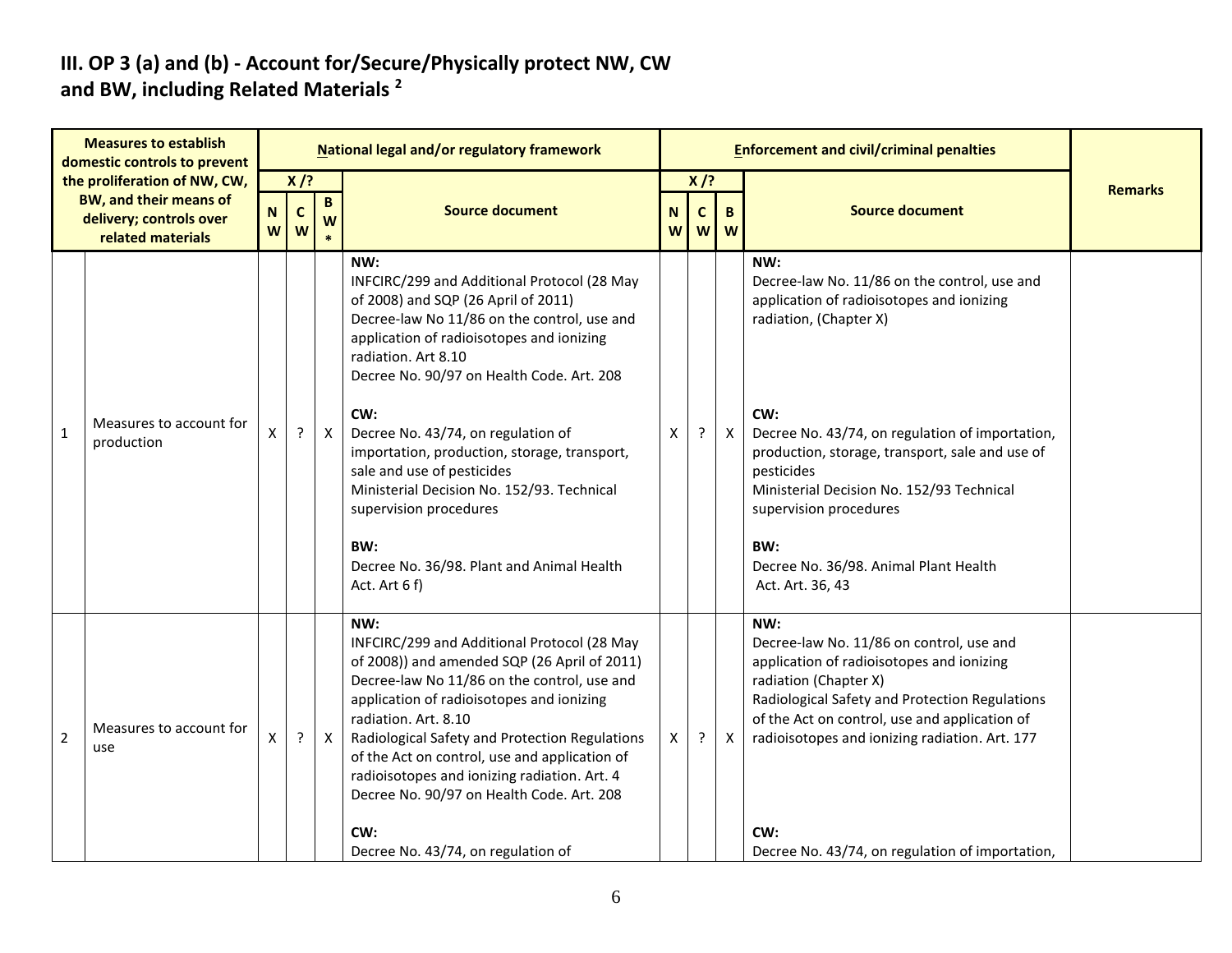|                |                                      |   |              | importation, production, storage, transport,<br>sale and use of pesticides<br>Ministerial Decision No. 152/93 Technical<br>supervision procedures<br>BW:<br>Decree No. 36-98. Animal and Plant Health Act.<br>Art. $6 f$                                                                                                                                                                     |                    |         |              | production, storage, transport, sale and use of<br>pesticides<br>Ministerial Decision No. 152/93 Technical<br>supervision procedures<br>BW:<br>Decree No. 36-98. Animal Plant Health Act. Art.<br>36                                                                                                                                                                                        |  |
|----------------|--------------------------------------|---|--------------|----------------------------------------------------------------------------------------------------------------------------------------------------------------------------------------------------------------------------------------------------------------------------------------------------------------------------------------------------------------------------------------------|--------------------|---------|--------------|---------------------------------------------------------------------------------------------------------------------------------------------------------------------------------------------------------------------------------------------------------------------------------------------------------------------------------------------------------------------------------------------|--|
| 3              | Measures to account for              | ? | $\mathsf{X}$ | NW:<br>INFCIRC/299 and Additional Protocol<br>(28/05/08) and amended SQP (26/04/2011)<br>Radiological Safety and Protection Regulations<br>of the Act on control, use and application of<br>radioisotopes and ionizing radiation. Arts. 4<br>and 38<br>Decree No. 90/97 on Health Code. Art 208<br>CW:<br>Decree No. 43/74, on regulation of<br>importation, production, storage, transport, | Χ                  | $\cdot$ | $\mathsf{X}$ | NW:<br>Decree-law No 11/86 on the control, use and<br>application of radioisotopes and ionizing<br>radiation, (Chapter X)<br>Radiological Safety and Protection Regulations<br>of the Act on control, use and application of<br>radioisotopes and ionizing radiation. Art. 177<br>CW:<br>Decree No. 43/74, on regulation of importation,<br>production, storage, transport, sale and use of |  |
|                | storage                              |   |              | sale and use of pesticides<br>Ministerial Decision No. 152/93. Technical<br>supervision procedures<br>BW:<br>Decree No. 36-98. Animal and Plant Health Act<br>Act. Art. 6 f)<br>Regulations for the management of solid<br>hospital wastes (Governmental Agreement<br>509-2001). Art. 10                                                                                                     |                    |         |              | pesticides<br>Ministerial Decision No. 152/93. Technical<br>supervision procedures<br>BW:<br>Decree No. 36-98. Animal Plant Health<br>Act. Art. 36<br>Regulations for the management of solid<br>hospital wastes (Governmental Agreement 509-<br>2001). Art. 10                                                                                                                             |  |
| $\overline{4}$ | Measures to account for<br>transport | ? | X            | NW:<br>Decree-law No. 11/86 on control, use and<br>application of radioisotopes and ionizing<br>radiation. Art. 8.10<br>Radiological Safety and Protection Regulations<br>of the Act on control, use and application of<br>radioisotopes and ionizing radiation. Arts. 4<br>and 38<br>Decree No. 90/97 on Health Code. Art. 208<br>CW:<br>Decree No. 43/74, Act regulating the               | $\pmb{\mathsf{X}}$ | ?       | X            | NW:<br>Decree-law No. 11/86 on control, use and<br>application of radioisotopes and ionizing<br>radiation, (Chapter X)<br>Radiological Safety and Protection Regulations<br>of the Act on control, use and application of<br>radioisotopes and ionizing radiation. Art. 177<br>CW:<br>Decree No. 43/74, Act regulating the                                                                  |  |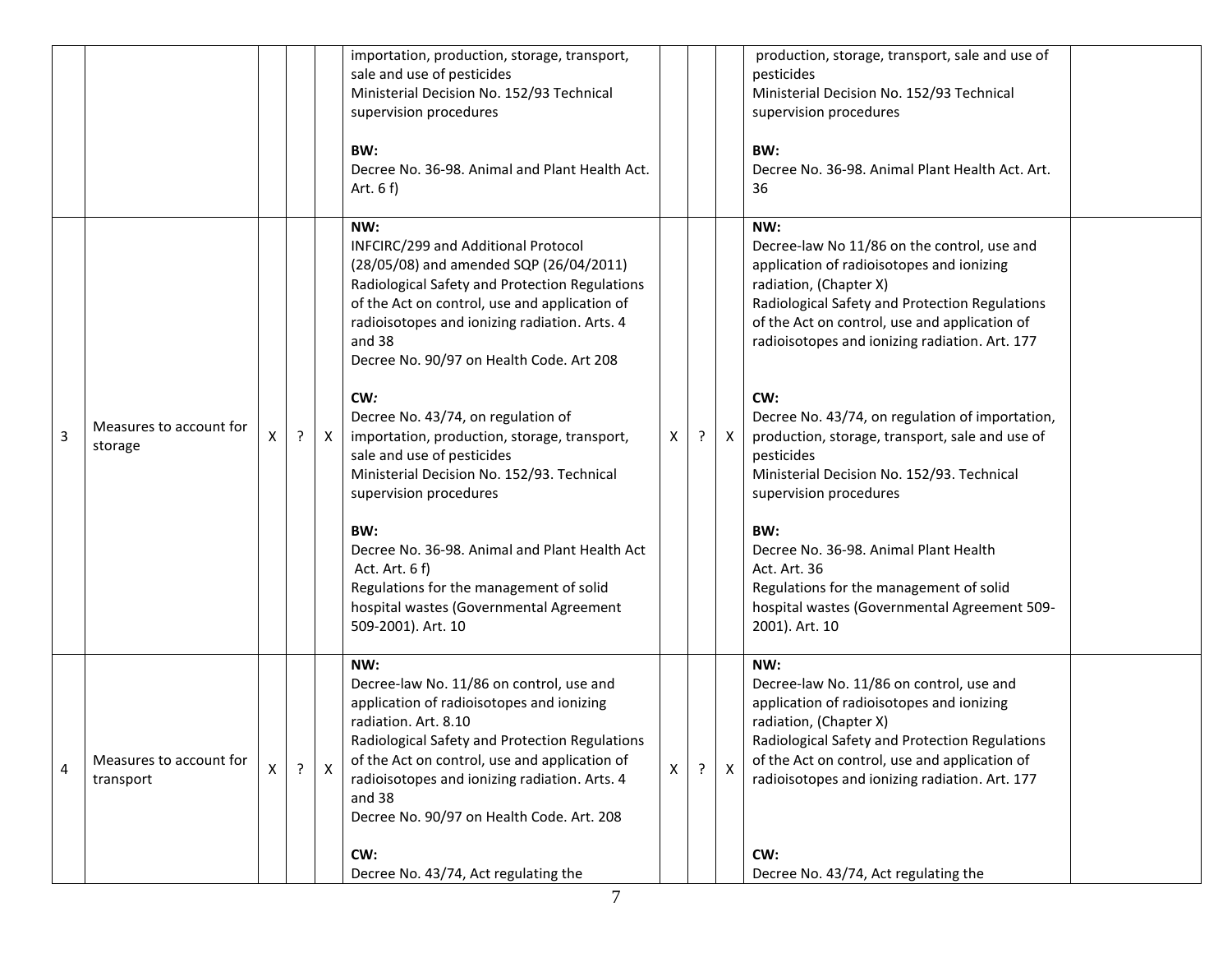|                |                                  |        |         |         | importation, production, storage, transport,<br>sale and use of pesticides<br>Ministerial Decision No. 152/93 Technical<br>supervision procedures<br>BW:<br>Decree No. 36-98. Animal and Plant Health Act.<br>Art. 20<br>Regulations for the management of solid<br>hospital wastes (Governmental Agreement<br>509-2001). Arts. 10 and 25 10) |                   |  | importation, production, storage, transport, sale<br>and use of pesticides<br>Ministerial Decision No. 152/93. Technical<br>supervision procedures.<br>BW:<br>Decree No. 36-98. Animal and Plant Health Act.<br>Art. 36<br>Regulations for the management of solid<br>hospital wastes (Governmental Agreement 509-<br>2001). Arts. 10 and 25 10) |  |
|----------------|----------------------------------|--------|---------|---------|-----------------------------------------------------------------------------------------------------------------------------------------------------------------------------------------------------------------------------------------------------------------------------------------------------------------------------------------------|-------------------|--|--------------------------------------------------------------------------------------------------------------------------------------------------------------------------------------------------------------------------------------------------------------------------------------------------------------------------------------------------|--|
| 5              | Measures to secure<br>production | N<br>Α |         |         | NW:<br>SQP                                                                                                                                                                                                                                                                                                                                    | N<br>A            |  | NW:<br>SQP                                                                                                                                                                                                                                                                                                                                       |  |
| $6\,$          | Measures to secure use           | N<br>Α |         |         | NW:<br>SQP                                                                                                                                                                                                                                                                                                                                    | N<br>Α            |  | NW:<br>SQP                                                                                                                                                                                                                                                                                                                                       |  |
| $\overline{7}$ | Measures to secure<br>storage    | Ν<br>Α | ŗ       | $\cdot$ | NW/CW/BW:<br><b>ISPS Code</b><br>NW:<br>SQP                                                                                                                                                                                                                                                                                                   | $\mathsf{N}$<br>Α |  | NW:<br>SQP                                                                                                                                                                                                                                                                                                                                       |  |
| 8              | Measures to secure<br>transport  | ?      | $\cdot$ | $\cdot$ | NW/CW/BW:<br><b>ISPS Code</b><br>NW/CW:<br>Regulation of the Central American Common<br>Custom Code (RECAUCA), Arts. 234, 242 and<br>243 on transport of dangerous goods                                                                                                                                                                      |                   |  |                                                                                                                                                                                                                                                                                                                                                  |  |
| 9              | Physical protection<br>measures  | N<br>A |         |         | NW:<br>SQP                                                                                                                                                                                                                                                                                                                                    | ${\sf N}$<br>Α    |  | NW:<br>SQP                                                                                                                                                                                                                                                                                                                                       |  |
| 10             | Personnel Reliability            |        |         |         |                                                                                                                                                                                                                                                                                                                                               |                   |  |                                                                                                                                                                                                                                                                                                                                                  |  |

2. Related materials: materials, equipment and technology covered by relevant multilateral treaties and arrangements, or included on national control lists, which could be used for the design, development, production or use of nuclear, chemical and biological weapons and their means of delivery.

\* Information required in this section may also be available in the State's Confidence Building Measures report, if submitted to the BWC Implementation Support Unit (online at: [http://www.unog.ch/80256EE600585943/\(httpPages\)/4FA4DA37A55C7966C12575780055D9E8?OpenDocument\)](http://www.unog.ch/80256EE600585943/(httpPages)/4FA4DA37A55C7966C12575780055D9E8?OpenDocument)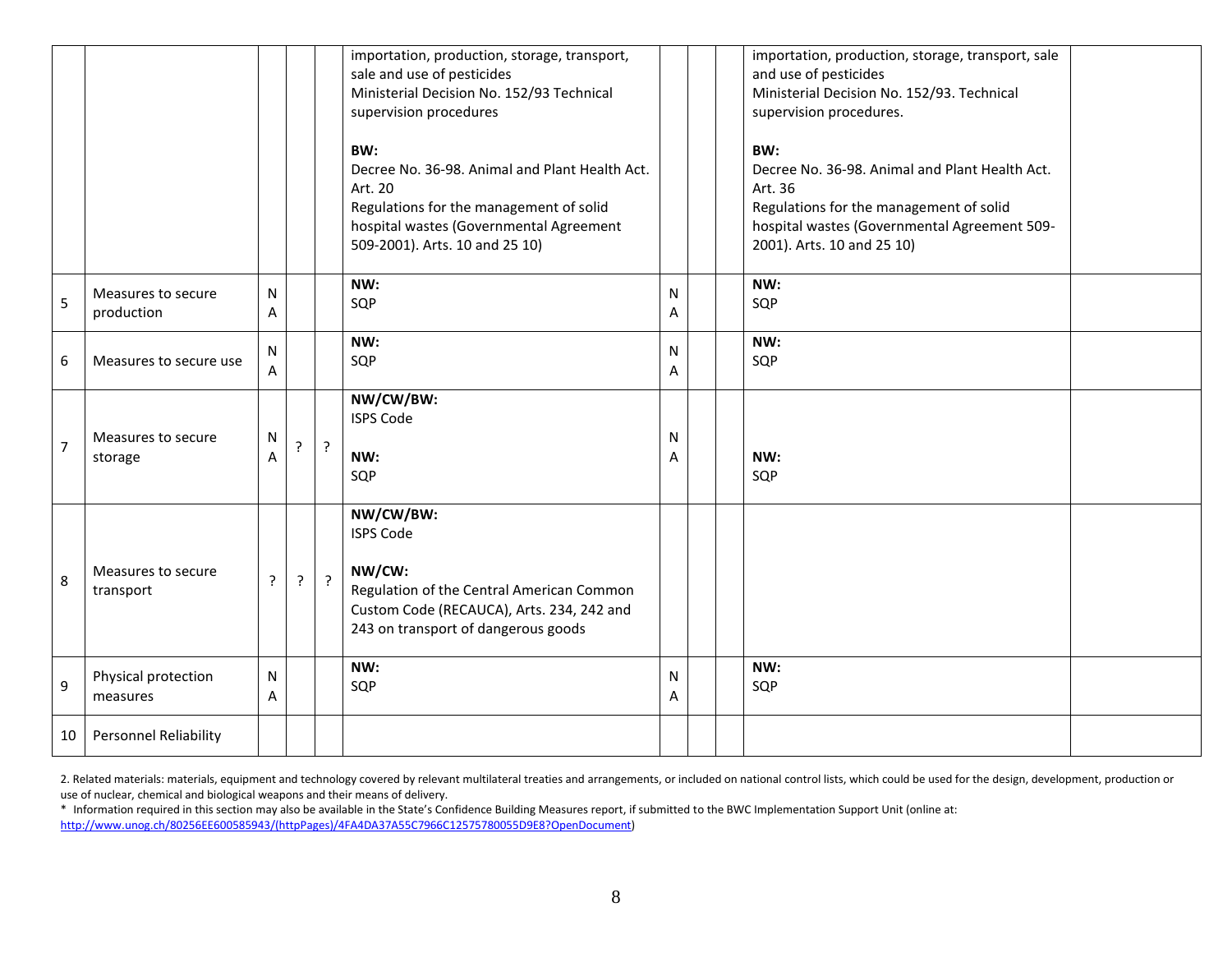#### **IV. OP 3 (a) and (b) - Account for/Secure/Physically protect NW including Related Materials (NW specific)**

| <b>Measures to establish</b><br>domestic controls to prevent<br>the proliferation of NW, and<br>their means of delivery;<br>controls over related<br>materials |                                                                                                                                                                   | <b>Source document</b>                                                                                                                                                                                                     |  |  |  |  |
|----------------------------------------------------------------------------------------------------------------------------------------------------------------|-------------------------------------------------------------------------------------------------------------------------------------------------------------------|----------------------------------------------------------------------------------------------------------------------------------------------------------------------------------------------------------------------------|--|--|--|--|
| 1                                                                                                                                                              | National regulatory<br>authority                                                                                                                                  | Directorate General of Energy, Ministry of Energy and Mines<br>Decree Law No. 11-86 - Act on control, use and application of radioisotopes and ionizing radiation, Chapter II                                              |  |  |  |  |
| $\overline{2}$                                                                                                                                                 | Licensing of nuclear<br>installations/entities/<br>use of materials                                                                                               | Decree Law No. 11-86 on control, use and application of radioisotopes and ionizing radiation.<br>Radioactive Waste Management Regulations - Governmental Agreement No. 559-98<br>Decree No. 90/97 on Health Code. Art. 210 |  |  |  |  |
| 3                                                                                                                                                              | IAEA Safeguards<br>Agreements                                                                                                                                     | Safeguards Agreement INFCIRC/299 in force 1 February 1982<br>Additional Protocol (28 May 2008)                                                                                                                             |  |  |  |  |
| 4                                                                                                                                                              | IAEA Code of Conduct<br>on Safety and Security<br>of Radioactive Sources                                                                                          | <b>Expressed support</b>                                                                                                                                                                                                   |  |  |  |  |
| 5                                                                                                                                                              | Supplementary<br>Guidance on the Import<br>and Export of<br>Radioactive Sources of<br>the Code of Conduct on<br>the Safety and Security<br>of Radioactive Sources | Expressed support                                                                                                                                                                                                          |  |  |  |  |
| 6                                                                                                                                                              | IAEA Incident and<br><b>Trafficking Database</b>                                                                                                                  |                                                                                                                                                                                                                            |  |  |  |  |
| $\overline{7}$                                                                                                                                                 | <b>Integrated Nuclear</b><br>Security Support Plan<br>(INSSP) / International<br><b>Physical Protection</b><br><b>Advisory Service (IPPAS)</b>                    |                                                                                                                                                                                                                            |  |  |  |  |
| 8                                                                                                                                                              | Applying the physical<br>protection<br>recommendations in<br>INFCIRC/225/Rev.5                                                                                    |                                                                                                                                                                                                                            |  |  |  |  |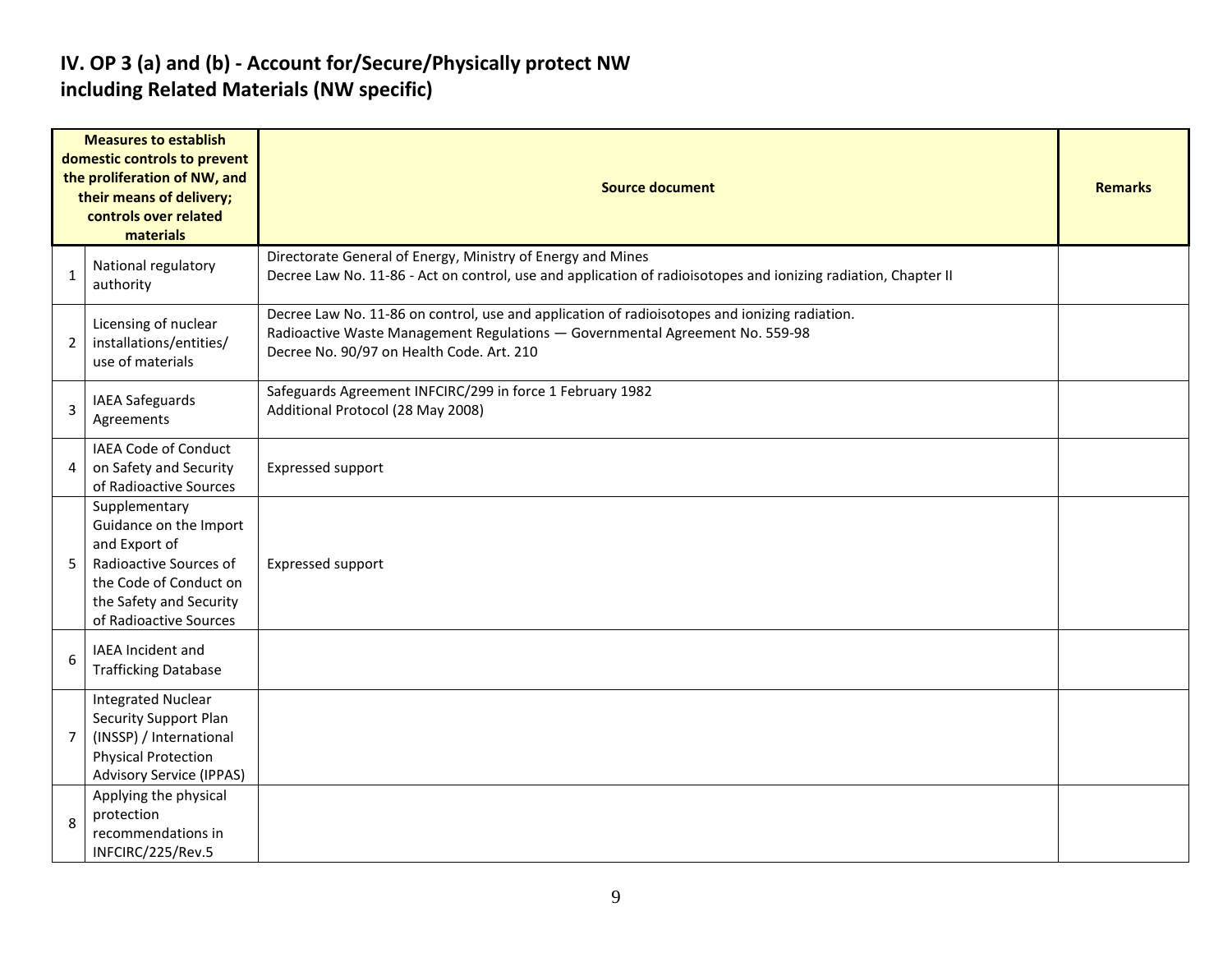| Other Agreements<br>related to IAEA                                                       | Convention on Early Notification of a Nuclear Accident (Deposit 8 August 1988)<br>Convention on Assistance in the Case of a Nuclear Accident or Radiological Emergency (Deposit 8 August 1988)<br>Co-operation Agreement for the Promotion of Nuclear Science and Technology in Latin America and the Caribbean (ARCAL)<br>(Deposit 25 August 2010) |  |
|-------------------------------------------------------------------------------------------|-----------------------------------------------------------------------------------------------------------------------------------------------------------------------------------------------------------------------------------------------------------------------------------------------------------------------------------------------------|--|
| National legislation and<br>regulations related to<br>nuclear material<br>including CPPNM |                                                                                                                                                                                                                                                                                                                                                     |  |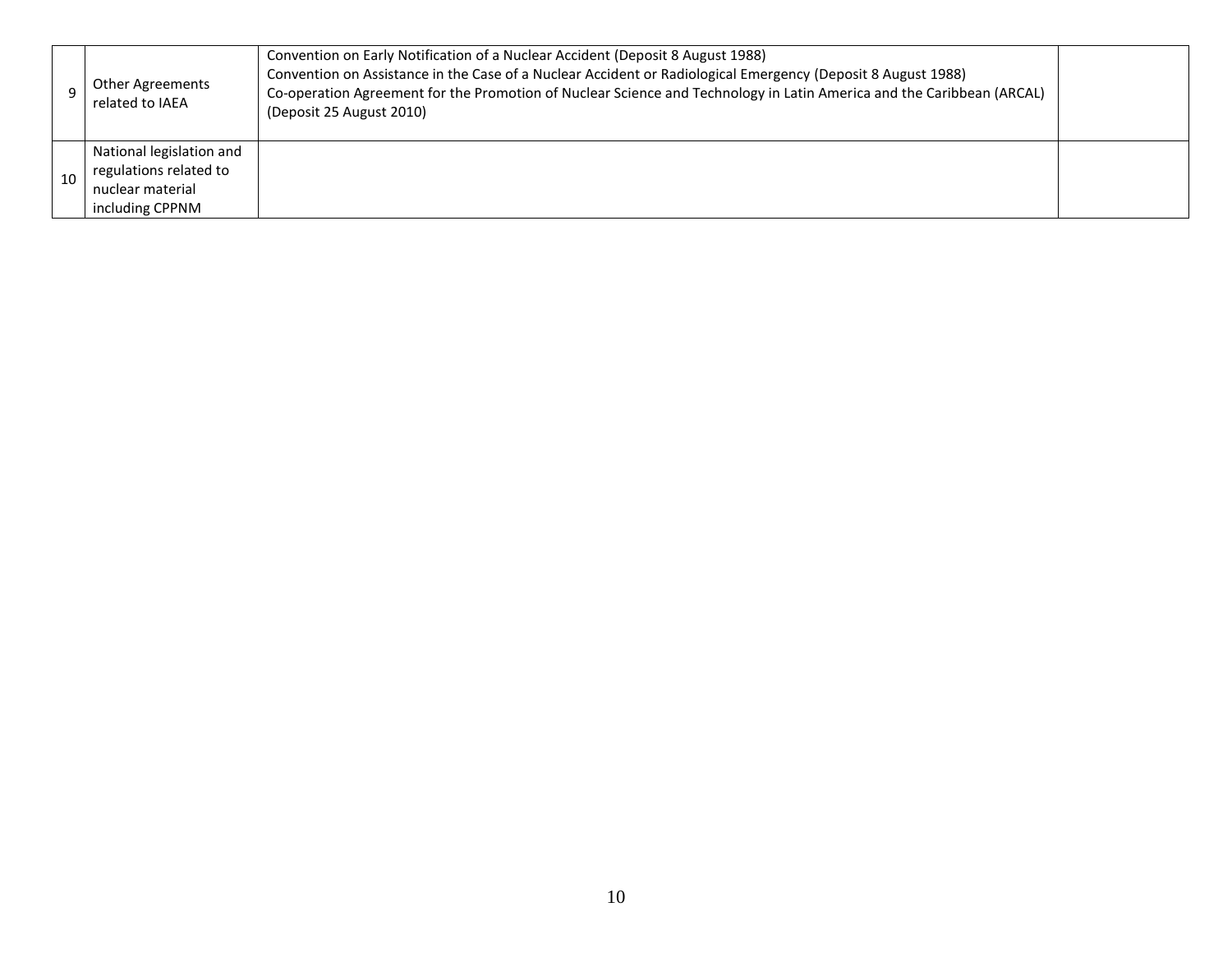#### **V. OP 3 (a) and (b) - Account for/Secure/Physically protect CW including Related Materials (CW specific)**

| <b>Measures to establish</b><br>domestic controls to prevent<br>the proliferation of CW, and<br>their means of delivery;<br>controls over related<br>materials |                                                                                                                     | <b>Source document</b>                                                                                                         |  |  |  |  |
|----------------------------------------------------------------------------------------------------------------------------------------------------------------|---------------------------------------------------------------------------------------------------------------------|--------------------------------------------------------------------------------------------------------------------------------|--|--|--|--|
|                                                                                                                                                                | National CWC authority                                                                                              | National Authority for the Prohibition of Chemical Weapons. Ministry of Foreign Affairs Governmental Decision No. 521-<br>2007 |  |  |  |  |
| $\overline{2}$                                                                                                                                                 | Licensing/registration of<br>installations/facilities/<br>persons/entities/use/<br>handling of related<br>materials |                                                                                                                                |  |  |  |  |
| $\overline{3}$                                                                                                                                                 | Old or abandoned<br>chemical weapons                                                                                |                                                                                                                                |  |  |  |  |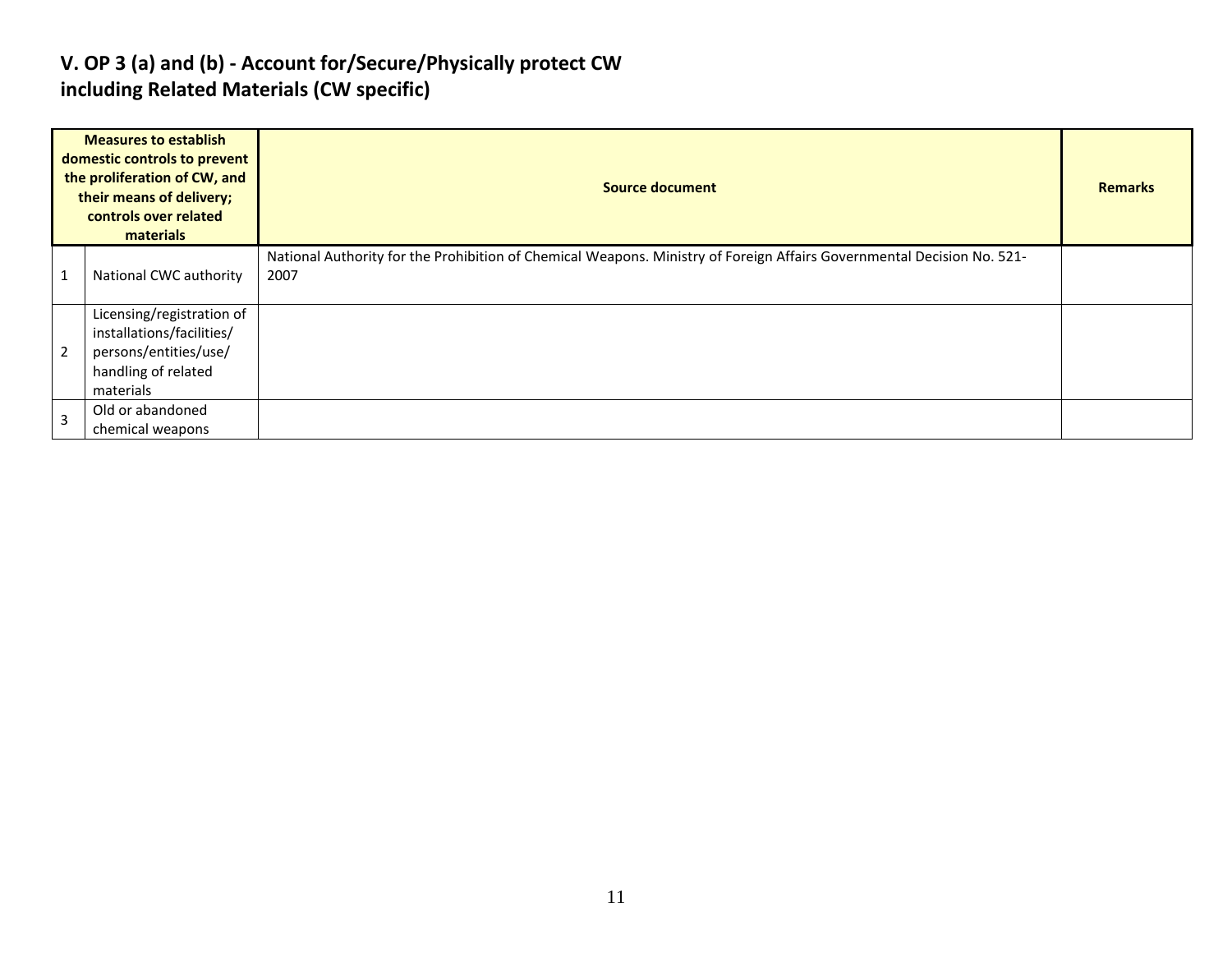#### **VI. OP 3 (a) and (b) - Account for/Secure/Physically protect BW including Related Materials (BW specific)**

| <b>Measures to establish</b><br>domestic controls to prevent<br>the proliferation of BW, their<br>means of delivery; controls<br>over related materials | Source document                                                                                                 | <b>Remarks</b> |
|---------------------------------------------------------------------------------------------------------------------------------------------------------|-----------------------------------------------------------------------------------------------------------------|----------------|
| Licensing/registration of<br>installations/facilities/<br>persons/entities/use/<br>handling of materials                                                | Decree-Law No. 36-98 - Plant and Animal Health Act. Art. 6 and regulations (Ministerial Decision No. 1221-2004) |                |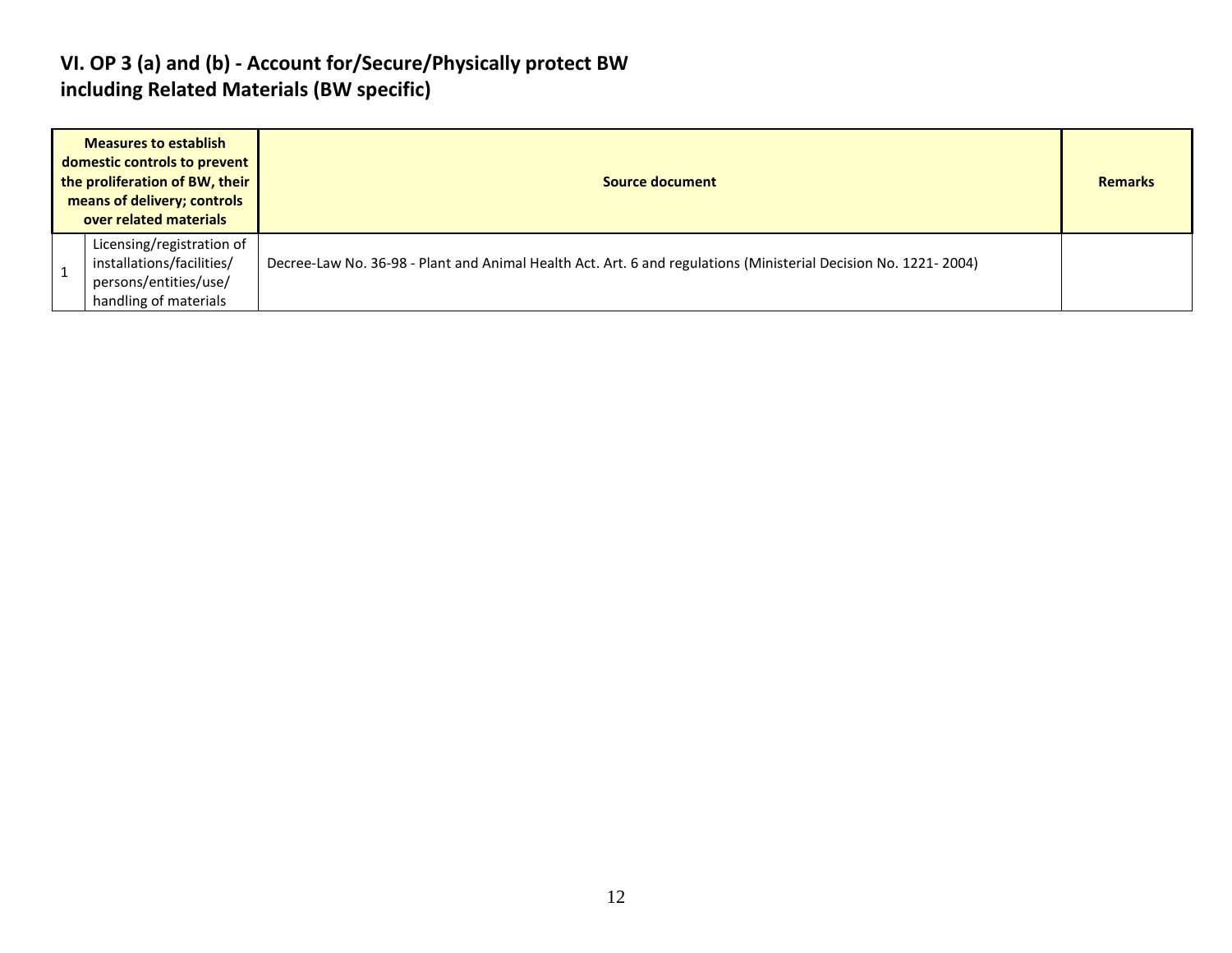# **VII. OP 3 (c) and (d) and related matters from OP 6 - Controls of NW,**

### **CW and BW, including Related Materials**

| <b>Border controls and export</b><br>and trans-shipment controls<br>to prevent the proliferation |                                                                                   | <b>National legal framework</b> |                  |              |                                                                                                                                                                                                                                                                                                                                                                                                                                                                        |   |                | <b>Enforcement and civil/criminal penalties</b> |                                                                                                                                                                                                                             |  |  |  |
|--------------------------------------------------------------------------------------------------|-----------------------------------------------------------------------------------|---------------------------------|------------------|--------------|------------------------------------------------------------------------------------------------------------------------------------------------------------------------------------------------------------------------------------------------------------------------------------------------------------------------------------------------------------------------------------------------------------------------------------------------------------------------|---|----------------|-------------------------------------------------|-----------------------------------------------------------------------------------------------------------------------------------------------------------------------------------------------------------------------------|--|--|--|
|                                                                                                  | of nuclear, chemical and                                                          |                                 | $X$ /?           |              |                                                                                                                                                                                                                                                                                                                                                                                                                                                                        |   | $X$ /?         |                                                 |                                                                                                                                                                                                                             |  |  |  |
| biological weapons and their<br>means of delivery including<br>related materials                 |                                                                                   | N<br>W                          | $\mathbf c$<br>W | B<br>W       | <b>Source document</b><br><b>Source document</b><br>N<br>C<br>B<br>W<br>W<br>W                                                                                                                                                                                                                                                                                                                                                                                         |   | <b>Remarks</b> |                                                 |                                                                                                                                                                                                                             |  |  |  |
| $\mathbf{1}$                                                                                     | Border control to<br>detect, deter, prevent<br>and combat illicit<br>trafficking  | X                               | X                | $\mathsf{X}$ | NW/CW/BW:<br>Decree No. 14-2013, National Customs Law<br>Central American Uniform Custom Code<br>(CAUCA IV). Art 63 and 64<br>Regulation to the Central American Uniform<br>Custom Code (RECAUCA IV). Art. 5 o) and r)<br>Inter-institutional Coordination Agreement to<br>exercise coordinated controls on the entry and<br>exit of people, goods and means of transport<br>at border posts, seaports and airports in the<br>Republic of Guatemala                    | X | X              | $\mathsf{x}$                                    | NW/CW/BW:<br>Superintendence of Tax Administration<br>Ministry of Public Health and Social Welfare<br>Ministry of National Defense<br>Ministry of Interior<br><b>National Civil Police</b>                                  |  |  |  |
| $\overline{2}$                                                                                   | Law enforcement to<br>detect, deter, prevent<br>and combat illicit<br>trafficking | $\pmb{\mathsf{X}}$              | X                | $\mathsf{X}$ | NW/CW/BW:<br>Central American Uniform Customs Code<br>(CAUCA IV). Art. 6<br>Regulations to the Central American Uniform<br>Custom Code (RECAUCA IV). Art. 5 o)<br>Decree - Law No. 15-09). Art. 22<br>NW:<br>Decree-law No. 11/86 on control, use and<br>application of radioisotopes and ionizing<br>radiation. Art 5<br>Decree No. 90/97 on Health Code. Art. 208<br>CW:<br>Ministerial Decision No. 152/93. Technical<br>supervision procedures (pesticides)<br>BW: | X | X              | $\mathsf{X}$                                    | NW/CW/BW:<br>Ministry of Defense, Directorate for the control<br>of arms and ammunition (DIGECAM)<br>NW:<br>Ministry of Energy and Mines Ministry of<br>Health<br>CW:<br>Ministry of Agriculture, Livestock and Food<br>BW: |  |  |  |
|                                                                                                  |                                                                                   |                                 |                  |              | Decree 36-98 Plant and Animal Health Act                                                                                                                                                                                                                                                                                                                                                                                                                               |   |                |                                                 | Ministry of Agriculture, Livestock and Food                                                                                                                                                                                 |  |  |  |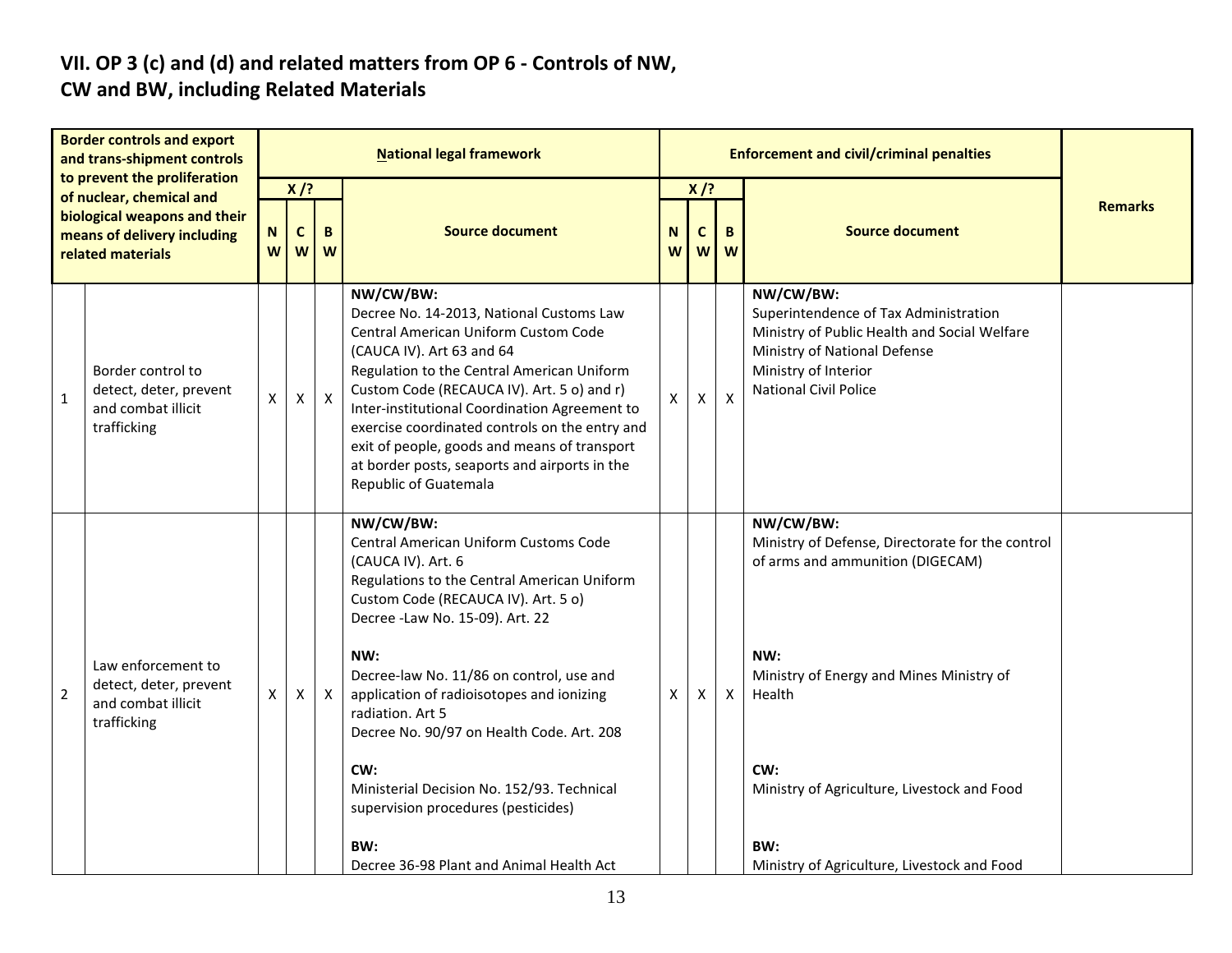| 3 | Border control detection<br>measures   | X |   |              | NW:<br>X-ray, radiation detection equipment at the<br>main points of entry<br>Central American Uniform Custom Code<br>(CAUCA IV). Art. 9, 63 and 64<br>Regulation to the Central American Uniform<br>Custom Code (RECAUCA IV). Arts. 5 o) and r)<br>and 9<br>Decree 20-2006. Legal Provisions to<br>Strengthening the Tax Administration. Art. 55<br>on customs control<br>Superintendence of Tax Administration<br>Resolution SAT-DSI.817-2018 Administrative<br>Provisions related to the use and non-intrusive<br>control of temporary customs warehouse                                           | X |   |              | NW:<br>X-ray, radiation detection equipment at the<br>main points of entry<br>Superintendence of Tax Administration                                                                                                                                                                                                                                                                                                                                                                                                                                               |  |
|---|----------------------------------------|---|---|--------------|-------------------------------------------------------------------------------------------------------------------------------------------------------------------------------------------------------------------------------------------------------------------------------------------------------------------------------------------------------------------------------------------------------------------------------------------------------------------------------------------------------------------------------------------------------------------------------------------------------|---|---|--------------|-------------------------------------------------------------------------------------------------------------------------------------------------------------------------------------------------------------------------------------------------------------------------------------------------------------------------------------------------------------------------------------------------------------------------------------------------------------------------------------------------------------------------------------------------------------------|--|
| 4 | Control of brokering                   |   |   |              |                                                                                                                                                                                                                                                                                                                                                                                                                                                                                                                                                                                                       |   |   |              |                                                                                                                                                                                                                                                                                                                                                                                                                                                                                                                                                                   |  |
| 5 | Export control<br>legislation in place | X | X | $\mathsf{X}$ | NW/CW/BW:<br>Arms and Ammunition Act (Decree-Law No. 38-<br>89) as amended by Decree-Law No. 74-90<br>(Arms)<br>Arms and Ammunition Act (Decree-Law No.15-<br>09). Arts. 82, 120<br>NW:<br>Decree-law No 11/86 on control, use and<br>application of radioisotopes and ionizing<br>radiation, Art. 8.10<br>Radiological Safety and Protection Regulations<br>of the Act on the control, use and application<br>of radioisotopes and ionizing radiation. Art. 37<br>Decree 90/97 on Health Code. Art. 208<br>CW:<br>Ministerial Decision No. 152/93. Technical<br>supervision procedures on pesticides | X | X | $\mathsf{X}$ | NW/CW/BW:<br>Arms and Ammunition Act (Decree-Law No. 38-<br>89) as amended by Decree-Law No. 74-90,<br>(Arms)<br>Arms and Ammunition Act (Decree-Law No.15-<br>09). Arts. 120<br>NW:<br>Decree-law No 11/86 on the control, use and<br>application of radioisotopes and ionizing<br>radiation. Chapter X<br>Radiological Safety and Protection Regulations<br>of the Act on the control, use and application<br>of radioisotopes and ionizing radiation. Art.<br>177<br>CW:<br>Ministerial Decision No. 152/93. Technical<br>supervision procedures on pesticides |  |
| 6 | Licensing provisions and<br>Authority  | X | ? | $\mathbf{P}$ | NW:<br>Decree-law No. 11/86 on control, use and<br>application of radioisotopes and ionizing<br>radiation, Art. 8.10 and Chapter IV                                                                                                                                                                                                                                                                                                                                                                                                                                                                   | X | ? | $\cdot$      | NW:<br>Ministry of Energy and Mines- General<br>Directorate of Energy<br>Ministry of Health                                                                                                                                                                                                                                                                                                                                                                                                                                                                       |  |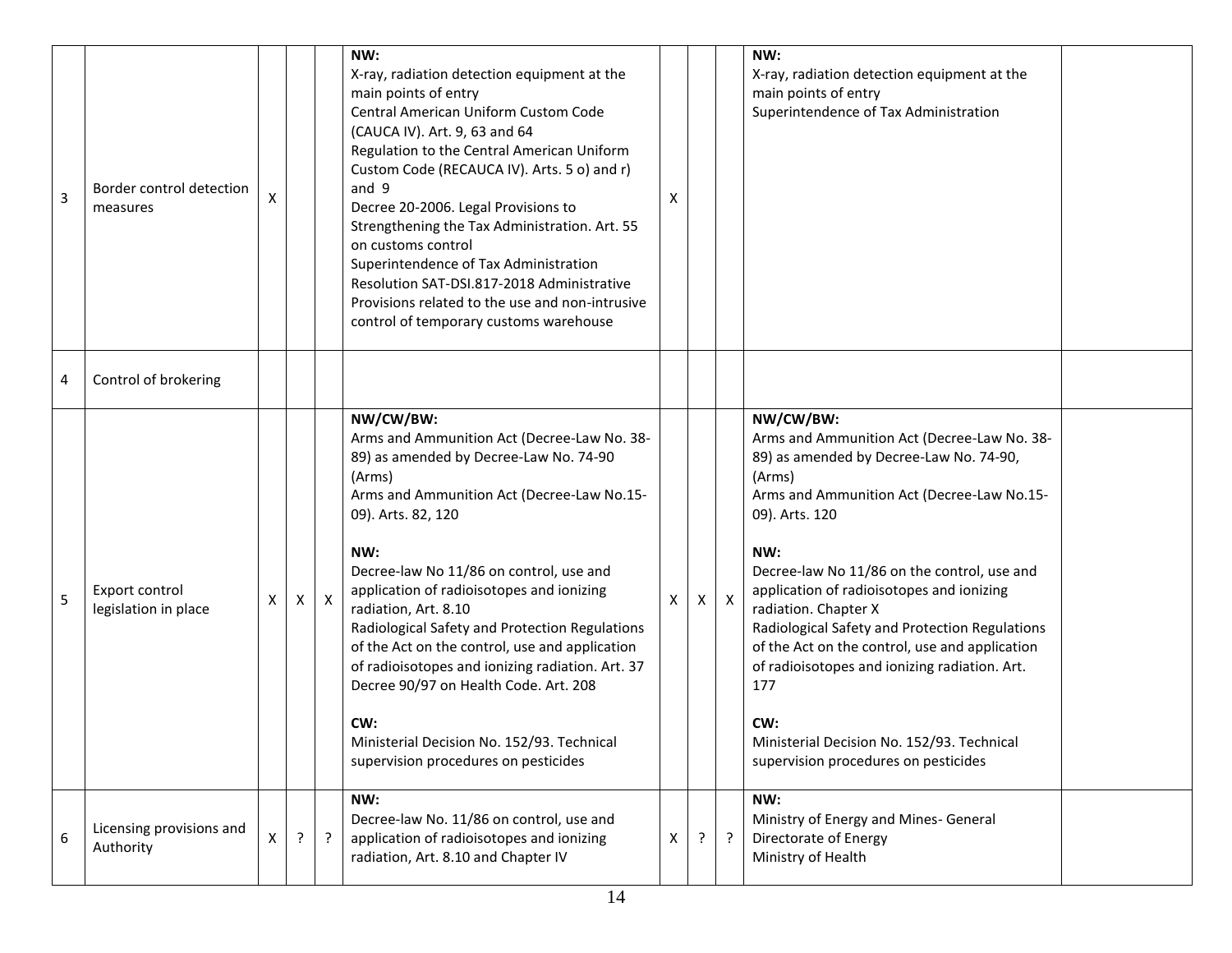|    |                                                            |   |   |                  | CW:<br>Ministerial Decision No. 152/93. Technical<br>supervision procedures (pesticides)<br>BW:<br>Plant and Animal Health Act (phytosanitary and<br>zoo sanitary certificates)                                                                                                                                                                                                                                                                                                                                                                                                                                                                                                                                                                                                                                          |  | CW/BW:<br>Ministry of Agriculture, Livestock and Food |  |
|----|------------------------------------------------------------|---|---|------------------|--------------------------------------------------------------------------------------------------------------------------------------------------------------------------------------------------------------------------------------------------------------------------------------------------------------------------------------------------------------------------------------------------------------------------------------------------------------------------------------------------------------------------------------------------------------------------------------------------------------------------------------------------------------------------------------------------------------------------------------------------------------------------------------------------------------------------|--|-------------------------------------------------------|--|
| 7  | Control lists of<br>materials, equipment<br>and technology |   |   |                  |                                                                                                                                                                                                                                                                                                                                                                                                                                                                                                                                                                                                                                                                                                                                                                                                                          |  |                                                       |  |
| 8  | Intangible technology<br>transfers                         |   |   |                  |                                                                                                                                                                                                                                                                                                                                                                                                                                                                                                                                                                                                                                                                                                                                                                                                                          |  |                                                       |  |
| 9  | Inclusion of means of<br>delivery                          |   |   |                  |                                                                                                                                                                                                                                                                                                                                                                                                                                                                                                                                                                                                                                                                                                                                                                                                                          |  |                                                       |  |
| 10 | End-user controls                                          |   |   |                  |                                                                                                                                                                                                                                                                                                                                                                                                                                                                                                                                                                                                                                                                                                                                                                                                                          |  |                                                       |  |
| 11 | Catch all clause                                           |   |   |                  |                                                                                                                                                                                                                                                                                                                                                                                                                                                                                                                                                                                                                                                                                                                                                                                                                          |  |                                                       |  |
| 12 | Transit control                                            | X | X | $\pmb{\times}$   | NW/CW/BW:<br>Central American Common Customs Code<br>(CAUCA IV). Arts. 94 and 95<br>Regulations of the Central American Common<br>Customs Code (RECAUCA IV). Title IV<br>UA Ministerial Resolution No. 44-2018 and 72-<br>2019. Mandatory Use of Radio Frequency<br>Labels (RFID) or its equivalent, for all means of<br>land freight transportation, with license plates<br>of the States Parties, that cross the integrated<br>Border posts of the States Parties, and carry<br>out operations of the International Customs<br>Transit Regime, under the Regulations of the<br><b>International Terrestrial Transit</b><br>Superintendence of Tax Administration<br>Resolution SAT-DSI-871-2017 Start-up and<br>Control of the Electronic Label for Subjects<br>Obliged in the Office of Internal Customs<br>Transits. |  |                                                       |  |
| 13 | Trans-shipment control                                     | X | X | $\boldsymbol{X}$ | NW/CW/BW:<br>Central American Common Customs Code<br>(CAUCA IV) Arts. 67 and 70                                                                                                                                                                                                                                                                                                                                                                                                                                                                                                                                                                                                                                                                                                                                          |  |                                                       |  |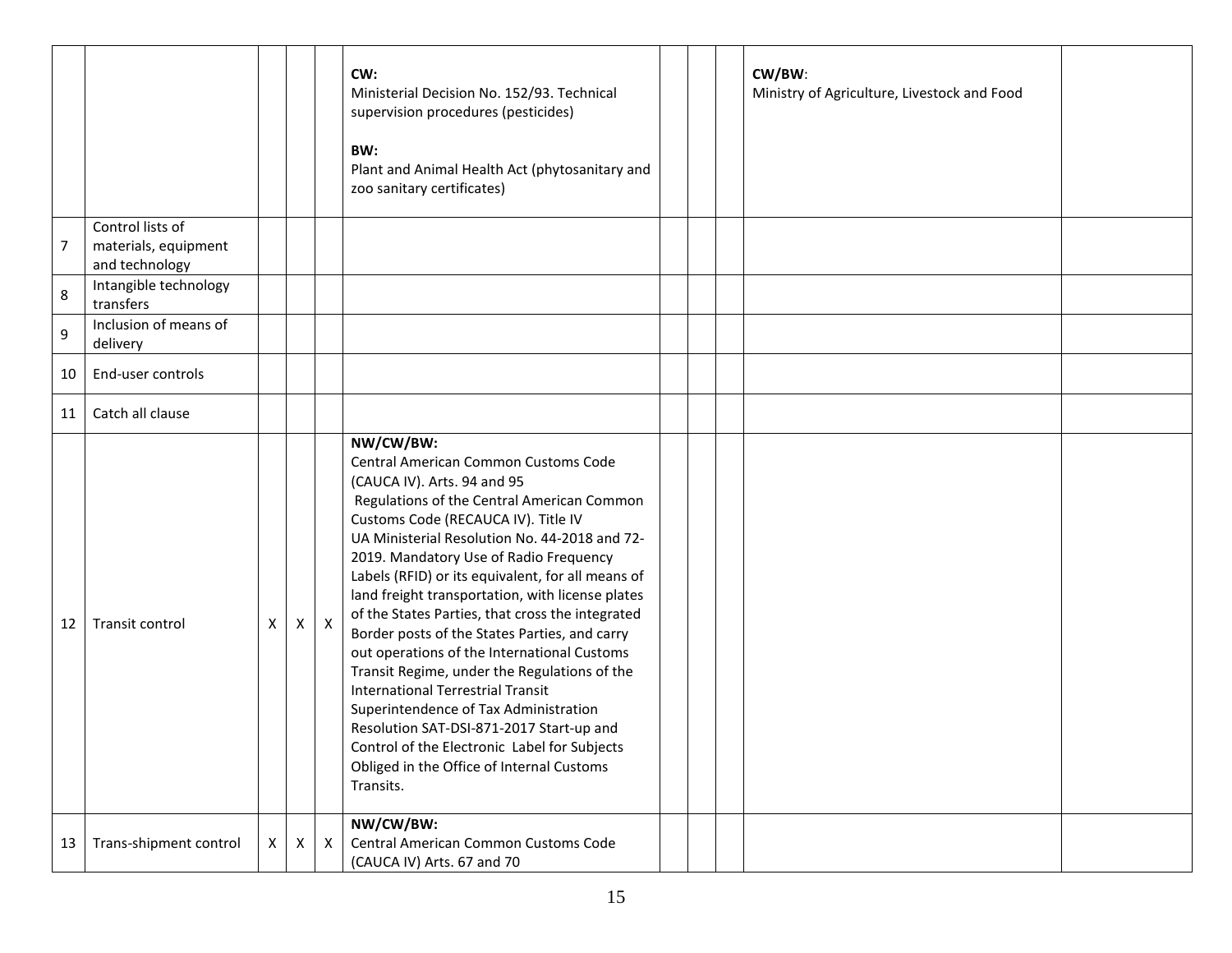|    |                                                                                                                                        |   |   |              | Regulations of the Central American Common<br>Customs Code (RECAUCA IV). Title IV, Chapter<br>V, Section II                                                   |  |  |  |
|----|----------------------------------------------------------------------------------------------------------------------------------------|---|---|--------------|---------------------------------------------------------------------------------------------------------------------------------------------------------------|--|--|--|
| 14 | Re-export control                                                                                                                      | X | X | $\mathsf{x}$ | NW/CW/BW:<br>Central American Common Customs Code<br>(CAUCA IV). Art. 107<br>Regulations of the Central American Common<br>Customs Code (RECAUCA). Chapter XV |  |  |  |
| 15 | Control over financing of<br>exports/transhipments<br>that would contribute to<br>proliferation                                        |   |   |              |                                                                                                                                                               |  |  |  |
| 16 | Control over services<br>related to exports/<br>transhipments that<br>would contribute to<br>proliferation including<br>transportation |   |   |              |                                                                                                                                                               |  |  |  |